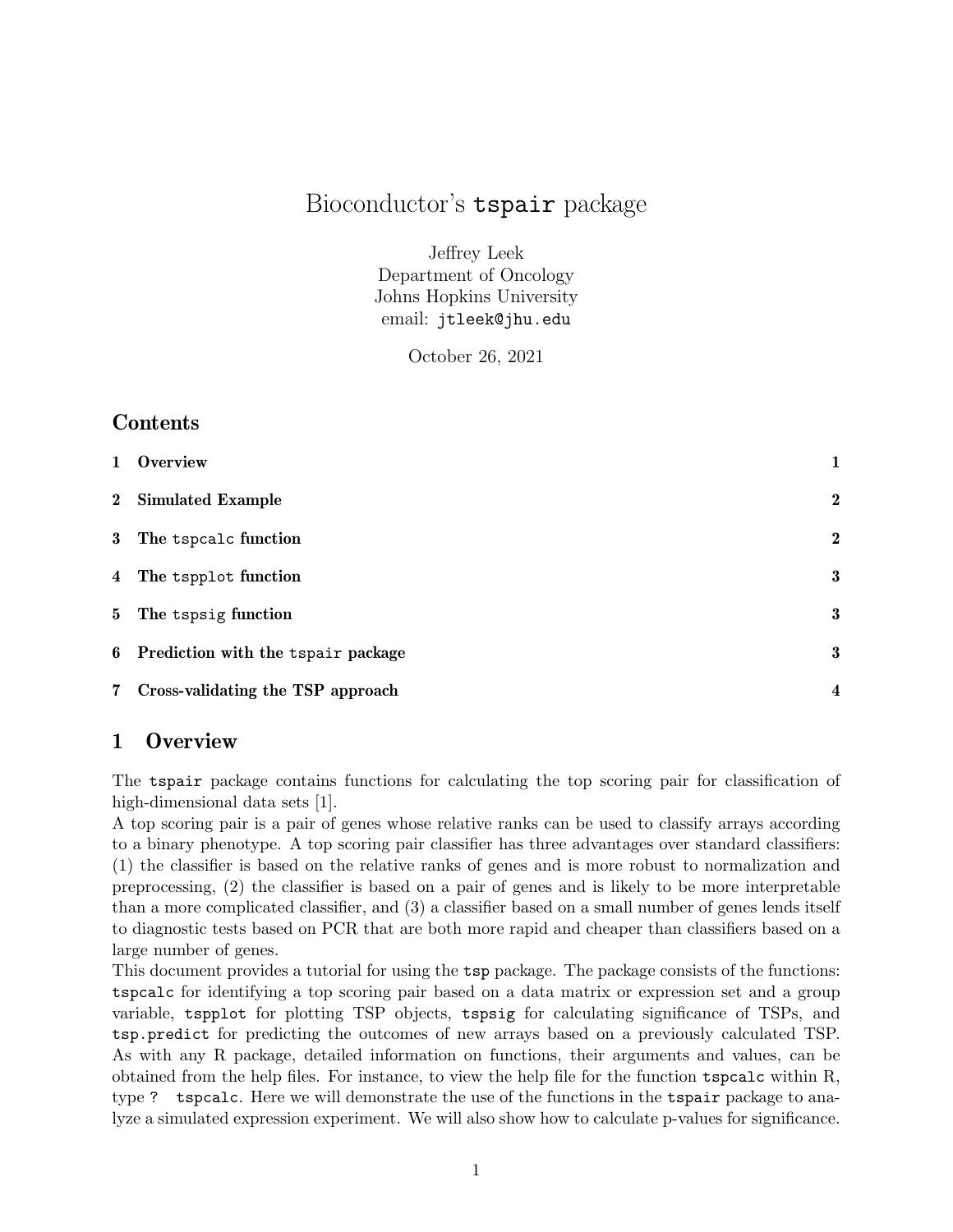#### 2 Simulated Example

We demonstrate the functionality of this package using simulated gene expression data. The data used in this analysis is included with the tspair package as the dataset tspdata. This data set consists of simulated data (the variable dat) for 1000 genes (in rows) and 50 arrays (in columns). The first 25 arrays correspond to the first group and the second 25 correspond to the second. A second variable gives the group indicator  $(qrp)$  and a third variable is an expression set combining these two elements (*eSet1*).

To load the data set type data(tspdata), and to view a description of this data type ? tspdata.

```
> library(tspair)
> data(tspdata)
> dim(dat)
```

```
[1] 1000 50
```
# 3 The tspcalc function

The tspcalc function computes all pairs in the gene expression matrix achieving the top score described in Geman and colleagues (2004) [1], described briefly below. In the expression matrix, genes should be in rows and arrays in columns. Generally, the number of genes is much larger than the number of arrays. First we calculate the top scoring pair using the simulated gene expression matrix and the group indicator:

```
> tsp1 <- tspcalc(dat,grp)
> tsp1
tsp object with: 1 TSPs
Pair: TSP Score Tie-Breaker Indices
```
The function tspcalc returns a tsp object. A tsp object consists of the following elements: *index* an index giving the rows of the gene expression matrix that define a top scoring pair. If index has more than one row, each row corresponds to a different pair achieving the top score, *score* - the top scoring pair score, defined as:  $|\Pr(X_i > Y_i|\text{Class 1}) - \Pr(X_i > Y_i|\text{Class 2})|$  where  $X_i$  is the gene expression measurement for the first gene on array  $i$  and  $Y_i$  is the gene expression measurement for the second gene of the pair on array i,  $grp$  - the group indicator variable converted to a binary  $(0-1)$ variable, gene1 - the data for all top scoring pairs concatenated in rows, and labels the group labels from the user-defined *grp* variable. If more than one top scoring pair achieves the same maximum score, then the unique TSP is determined by the tie-breaking score described in [2]. Briefly, each expression value is ranked *within its array*, then a rank difference score is calculated for each pair of genes.

TSP 1 : 0.64 NA NA 5 338

It is also possible to calculate the top scoring pair from an expression set object, using either a group indicator variable as with the data matrix, or by indicating a column in the pData of the expression set.

> tsp2 <- tspcalc(eSet1,grp) > tsp3 <- tspcalc(eSet1,1)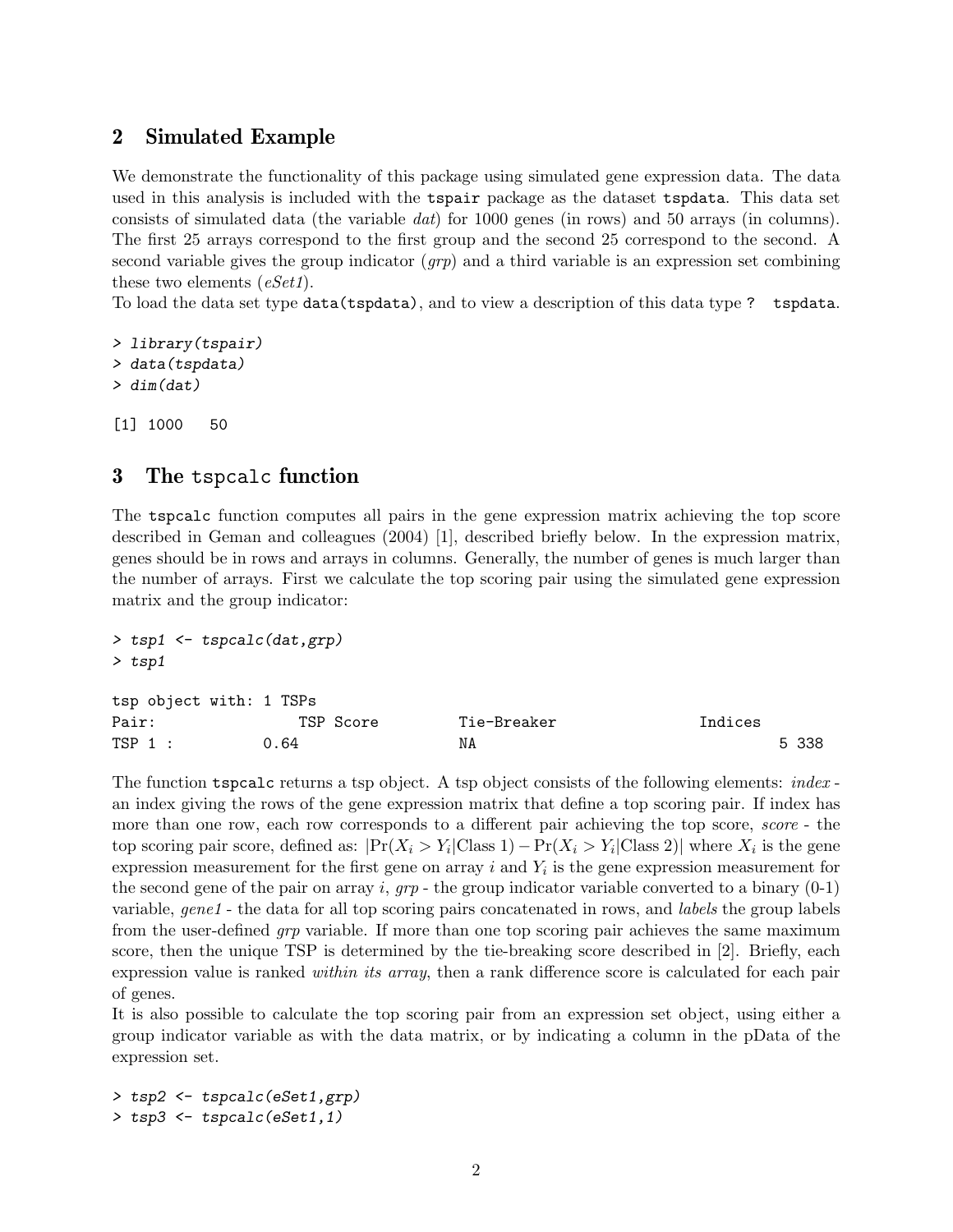#### 4 The tspplot function

The tspplot accepts a tsp object and returns a TSP plot. The figure plots the expression for the first gene in the TSP pair versus the expression for the second gene in the TSP pair across arrays. The user defined groups are plotted in the colors red and blue. The score for the pair is shown across the top of each plot. If there is more than one TSP, hitting return will cycle from one TSP to the next.

> tspplot(tsp1)

Number of TSPs: 1 TSP 1

# 5 The tspsig function

The score from tspcalc can be interpreted as the average of sensitivity and specificity of the classifier in the data used to construct the TSP. But to get a legitimate measure of significance, some measure of uncertainty must be calculated using a permutation test, cross-validation, or application of the TSP to a new training set. Here we demonstrate how to use the functions in the tspair to calculate significance of a TSP.

The function tspsig tests the null hypothesis that no TSP exists in the data set by permutation. To calculate the p-value, the group labels are permuted B times and a null TSP score is calculated for each, the p-value is the total number of null TSP scores that exceed the observed TSP score plus one divided by  $B + 1$ . The function tspsig calculates the significance with a progress bar to indicate the time left in the calculation.

> out <- tspsig(dat,grp,B=50,seed=12355)

================================================================================

> out\$p

[1] 0.5882353

```
> out$nullscores
```
[1] 0.68 0.64 0.72 0.68 0.64 0.68 0.68 0.68 0.72 0.68 0.64 0.68 0.68 0.64 0.60 [16] 0.64 0.68 0.68 0.60 0.72 0.64 0.60 0.76 0.72 0.64 0.68 0.64 0.68 0.68 0.68 [31] 0.64 0.68 0.68 0.64 0.72 0.60 0.64 0.64 0.68 0.68 0.72 0.72 0.68 0.68 0.64 [46] 0.64 0.68 0.64 0.60 0.60

# 6 Prediction with the tspair package

A major of the advantage of the TSP approach is that predictions are very simple and can be easily calculated either by hand or using the built in functionality of the TSP package. The function summary can be used to tabulate the results from the TSP. Type ?summary.tsp for details.

> summary(tsp1,printall=TRUE)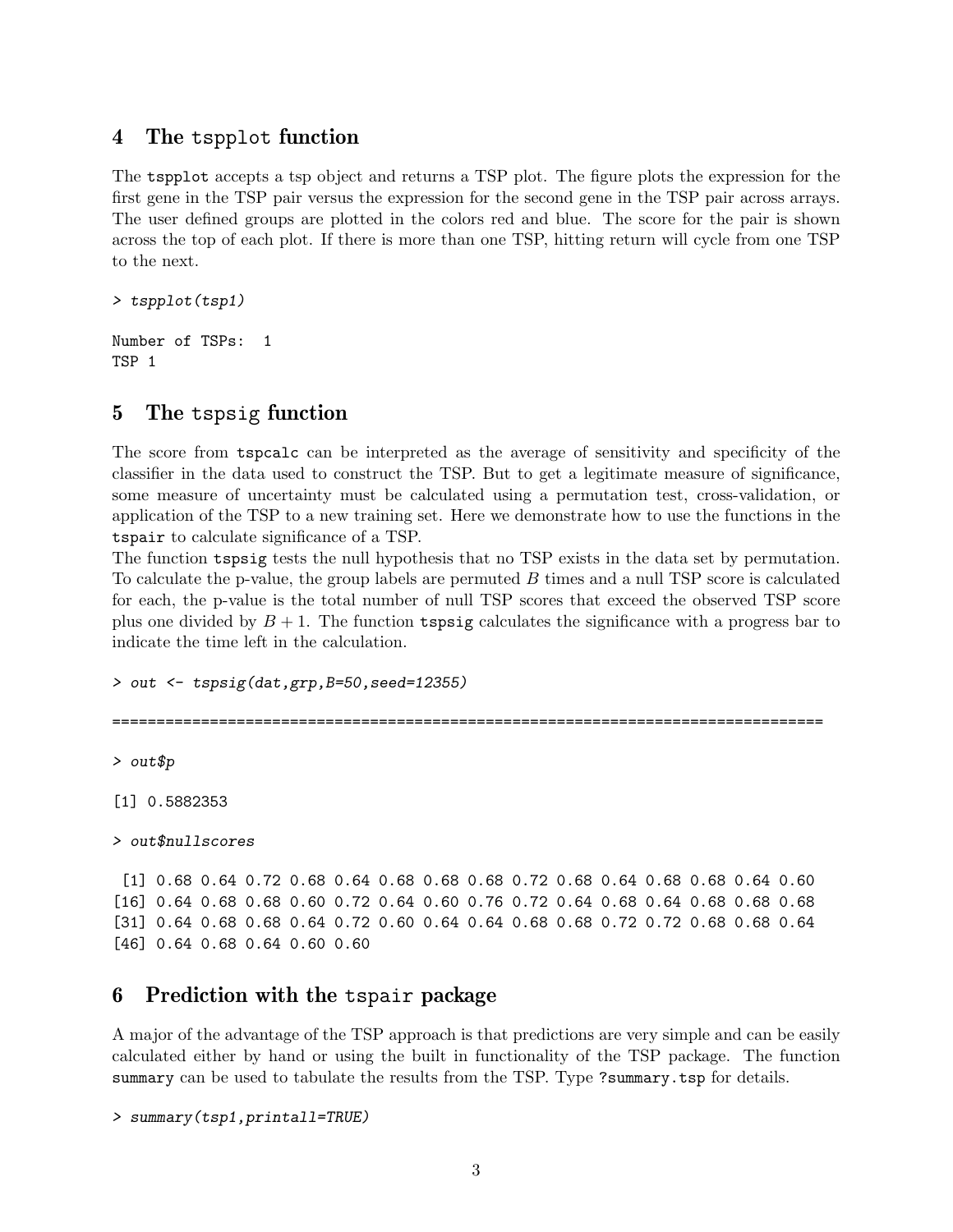There are 1 TSPs Data for TSP: 1 Group Labels 1(Gene Gene5 < Gene Gene338 ) diseased healthy FALSE 22 6 TRUE 3 19

In this example, the expression value for "Gene5" is greater than the expression value for "Gene338" much more often for the diseased patients. So if new data were obtained, when the expression for "Gene5" is greater than the expression for "Gene338" we predict that the patient will be diseased. The predict can be used to predict group outcomes for new expression sets or data matrices. Type ?predict for details. The user can input a TSP object and a new data matrix or expression set. The predict searches for the TSP gene names from the original tspcalc function call, and based on the row names or featureNames of the new data set identifies the genes to use for prediction. The predict function returns a prediction for each new array. If the tsp object includes more than one TSP, the default is to predict from the TSP achieving the highest tie-breaking score from Tan and colleagues [2], but the user may elect to predict from any TSP. Here the variables dat2 and eSet2 represent independent data sets that can be used to predict outcomes based on the TSP classifier defined above.

```
> predict(tsp1,eSet2)
```
[1] "diseased" "healthy" "healthy" "diseased" "healthy" "diseased" [7] "healthy" "diseased" "diseased" "diseased" "healthy" "diseased" [13] "diseased" "healthy" "healthy" "diseased" "diseased" "diseased" [19] "healthy" "healthy"

> predict(tsp1,dat2)

[1] "diseased" "healthy" "healthy" "diseased" "healthy" "diseased" [7] "healthy" "diseased" "diseased" "diseased" "healthy" "diseased" [13] "diseased" "healthy" "healthy" "diseased" "diseased" "diseased" [19] "healthy" "healthy"

# 7 Cross-validating the TSP approach

The cross-validation procedure described by Geman and colleagues [1] re-calculates the TSP classifier within each cross-validation loop. This scheme can be intuitively though of as cross-validating the TSP procedure, instead of the specific TSP classifier. To calculate the leave one out crossvalidation error, each sample is left out, the TSP classifier is calculated, and the group of the left out sample is predicted. The estimated cross-validation error is the faction of incorrect predictions.

```
> narrays <- ncol(dat)
> correct.prediction <- rep(TRUE,narrays)
> for(i in 1:narrays){
+ testdat <- dat[ , -i]
+ testgrp <- grp[-i]
+ tsptest <- tspcalc(testdat, testgrp)
```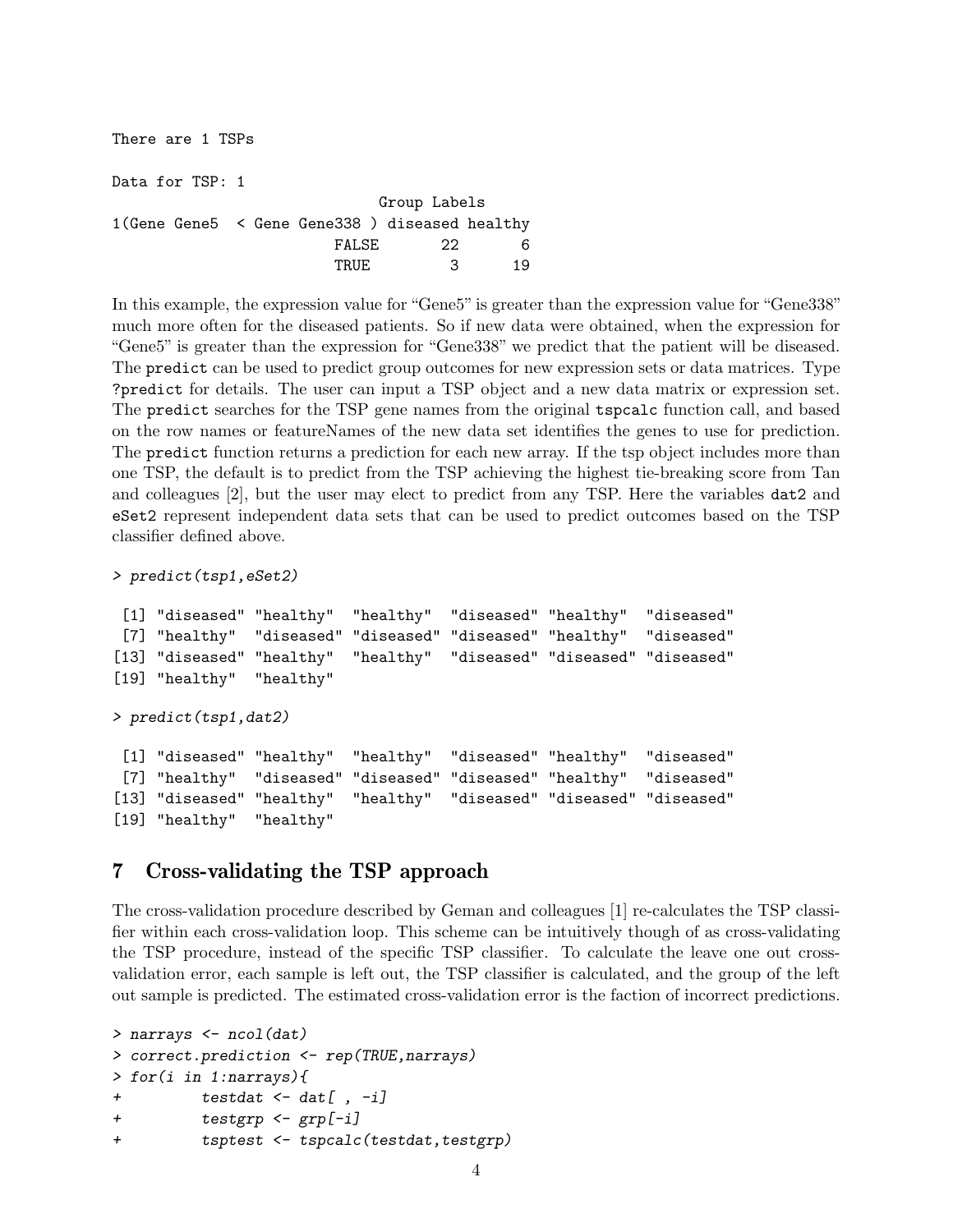```
+ prediction <- predict(tsptest,dat)[i]
+ correct.prediction[i] <- prediction == grp[i]
+ }
> cv.error <- mean(correct.prediction==FALSE)
> cv.error
```
# References

[1] 0.44

- [1] D. Geman, C. A'vignon, D. Naiman, and R. Winslow. Classifying gene expression profiles from pairwise mrna comparisons. Statist. Appl. in Genetics and Molecular Biology, 2004.
- [2] A.C. Tan, D.Q. Naiman, L. Xu, R.L. Winslow, and D. Geman. Simple decision rules for classifying human cancers from gene expression profiles. Bioinformatics, 21:3896–3904, 2005.